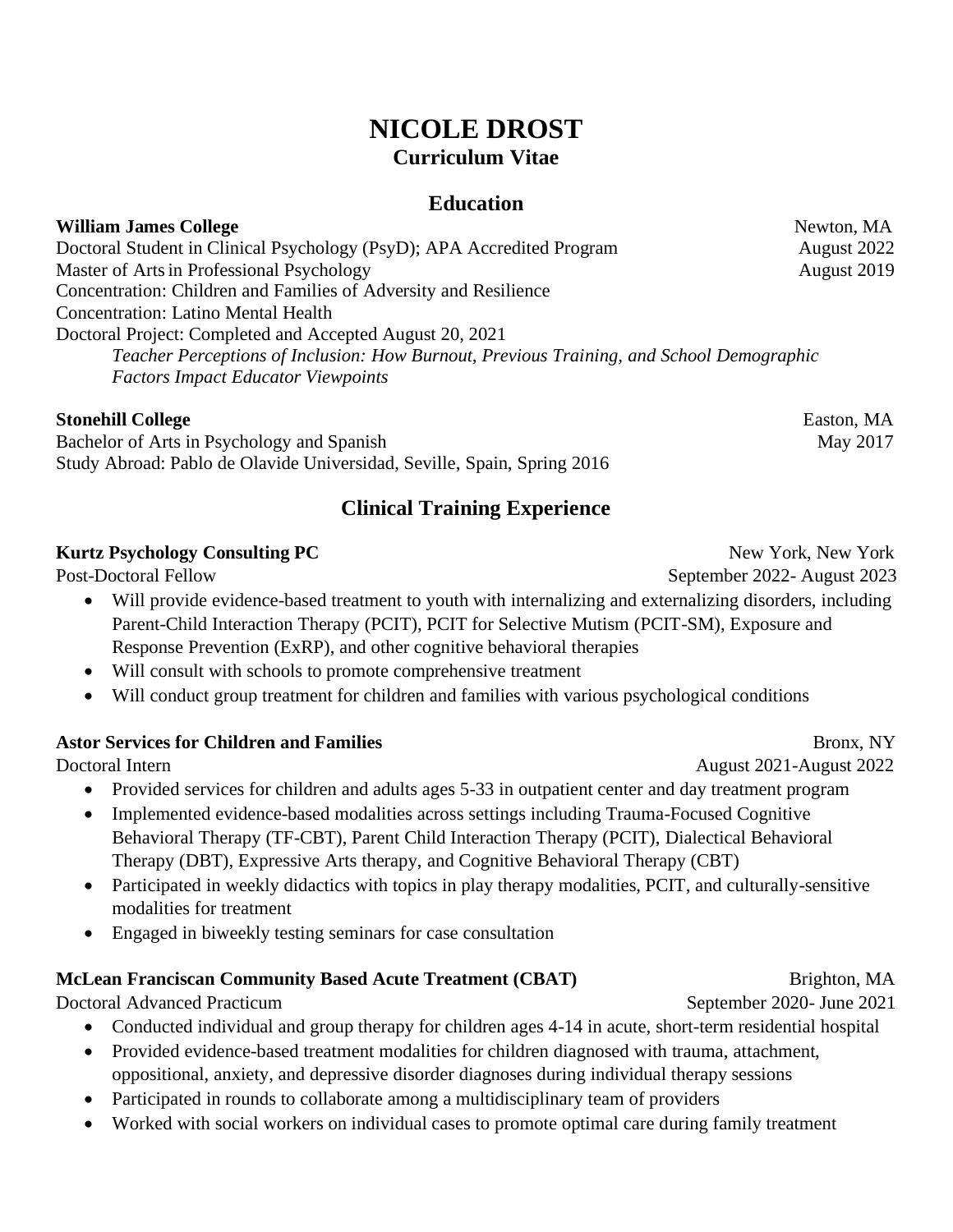• Engaged youth clients in group therapy using Dialectical Behavioral Therapy (DBT), Expressive Arts therapy, Cognitive Behavioral Therapy (CBT) with a trauma-informed lens

#### **Martha Eliot Health Center at Boston Children's Hospital** *Jamaica Plain, MA*

Doctoral Advanced Practicum September 2019-Present

- Conducted individual, evidence-based therapy for youth ages 5-17 in community health center setting
- Worked with individuals presenting with or diagnosed with trauma, depression, grief, and impulsivity
- Utilized Cognitive Behavioral Therapy (CBT), Dialectical Behavioral Therapy (DBT), and play therapy
- Facilitated weekly group therapy for boys ages 8-12 with challenges related to social skills
- Engaged in weekly didactic seminars based on evidence-based treatment and intervention
- Participated in CBT consultation team
- Attended Grand Rounds at Boston Children's Hospital

Doctoral Practicum September 2018- May 2019

- Provided individual and group therapy for adults ages 18-60+ in Partial Hospitalization Program
- Conducted intake assessments to determine appropriate diagnosis and program fit
- Worked with adults diagnosed with mood disorders, anxiety disorders, and personality disorders
- Utilized CBT, DBT, expressive arts therapy, and psychoeducation exercises
- Determined client needs with a focus on finding community resources, trigger identification, and interpersonal challenges
- Consulted with insurance to receive program authorization

## **Worcester Public School District** Worcester, MA

- Administered and scored psychological assessments for elementary school students in two separate schools within the Worcester public school district
- Observed and administered testing procedures for individuals with or in need of individualized education plans, including the Wechsler Intelligence Scale Fifth Edition, BASC, Conner's, Vineland, and KSADs
- Worked with first grade student during mealtime and recess on her social skills
- Facilitated three social skills groups, one for fourth grade students and two for fifth grade students
- Presented information on attendance to parents and fourth, fifth, and sixth grade students
- Participated in and attended individual education plan and 504 meetings

- Implemented Exposure and Response therapy in Intensive Program for Obsessive Compulsive Disorder for children and adolescents
- Worked with clients in the milieu with Obsessive Compulsive Disorder and comorbidities
- Participated in and observed mindfulness groups
- Attended weekly rounds meetings with milieu therapists, psychologists, and directing psychiatrist

Doctoral Practicum August 2017-June 2018

#### **Bradley Hospital** Providence, RI Undergraduate Intern September 2016-December 2016

**Gosnold, Inc. S**toughton, MA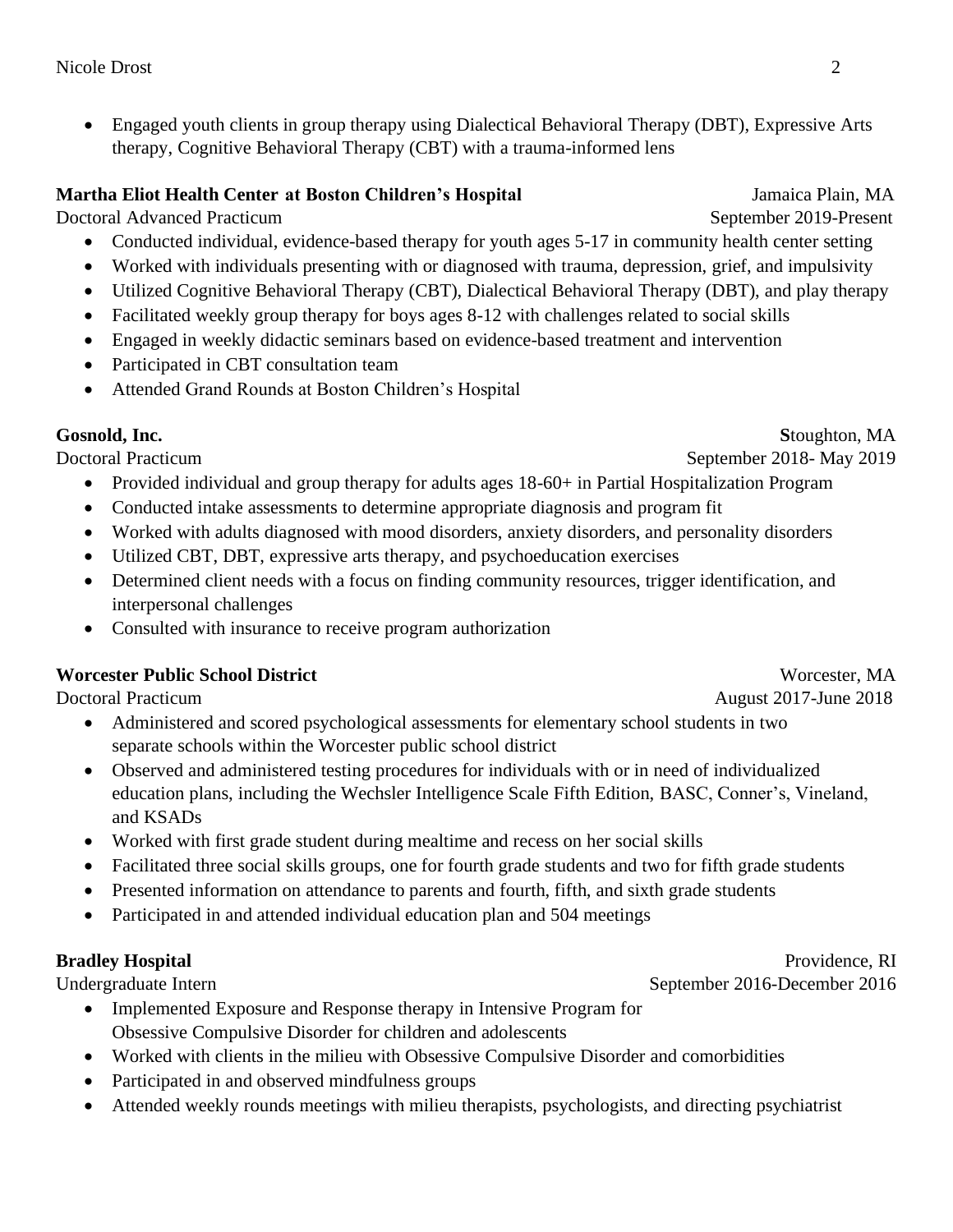#### **The New England Center for Children Southborough, MA**

- Worked on life skills with adolescents age 17-21 in the school environment and supervised students as they earned wages in the Career Development Center
- Utilized Applied Behavior Analysis while working as a level 2 teacher with adolescents on the Autism Spectrum
- Measured and recorded behaviors using ACE software
- Assisted students with development of fine motor skills utilizing lesson plans from occupational therapists

# **Related Experience**

#### **Child Mind Institute** New York, NY

Summer Program Clinical Team Leader June-July 2021

- Guided bachelor and master's level counselors to follow treatment plans for elementary-age youth using PCIT-informed modality of treatment
- Encouraged counselors to use PRIDE skills to shape children's behaviors in a positive manner
- Promoted team-building among counseling group
- Communicated with parents daily to discuss child progress
- Reviewed child progress to create treatment plans
- Engaged with children and promoted "fun" during daily activities in the summer camp setting

#### **Kaleidoscope Family Services Greater Boston Area, MA**

In-Home Therapist March 2020-May 2021

- Provided telepsychotherapy to youth and adolescent clients during the Covid-19 pandemic
- Utilized parent-management strategies in Spanish with relatives of youth clients
- Collaborated across healthcare disciplines to provide families with wrap-around services
- Worked within a team format as a Master's level clinician with the Clinical Therapist in Training and Support (TTNS)
- Received weekly supervision from licensed clinical social worker

### **Kurtz Psychology Consulting**  New York, New York, New York

Counselor (In person and virtually respectively) August 2019; August 2020

- Trained as a Counselor for the Mighty Mouth Kids Camp for children with Selective Mutism
- Learned foundational skills in Parent Child Interaction Therapy-SM
- Engaged in "Fade-In" sessions with children with SM and parents of clients
- Guided parents in utilizing PCIT-SM with children during session
- Observed the Selective Mutism Behavioral Observation Task (SM-BOT)
- Participated in Child Directed Interaction and Verbal Directed Interaction training (training videos)
- Learned about the utility manualized protocols via telepsychology sessions
- Facilitated exposure groups on Zoom platform in a group format
- Praised children and parents for collaborative work and effort throughout treatment virtually

#### **Instituto de Neurociencias** Guayaquil, Ecuador

InternJuly 2018-August 2018

Undergraduate Intern August 2015-December 2015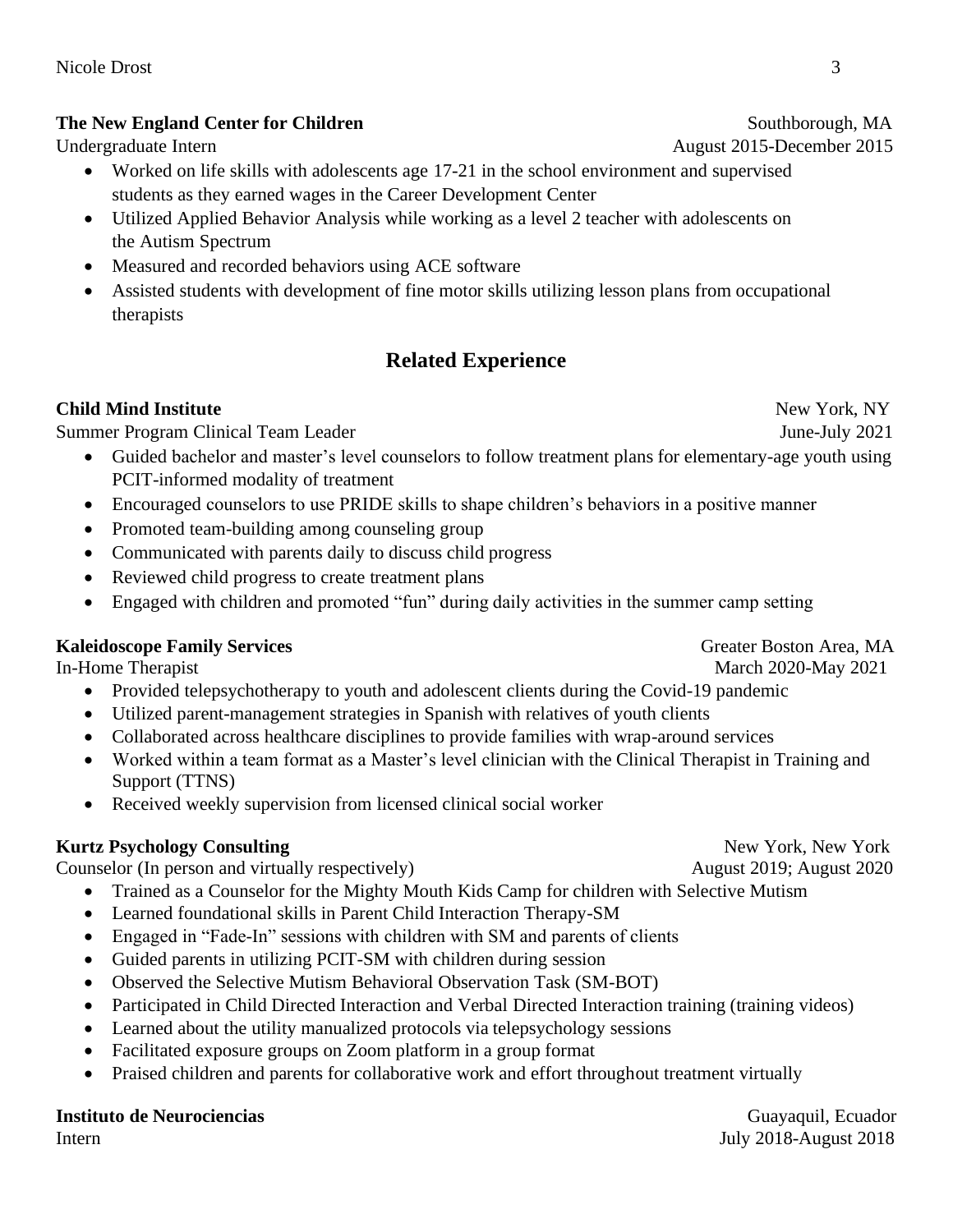- Observed assessment implementation at the international hospital unit
- Facilitated group work with female adults in Unidad Conducta Activa (UCA) for substance use and mental health
- Assisted in planning and implementation of patient art gallery in Centro Rehabilitacion Integral (CRI) for individuals with severe intellectual and learning disabilities
- Planned art therapy groups in CRI
- Assisted in horticulture therapy for patients of CRI
- Assessed patients for weekly assessment using the Positive and Negative Symptoms Scale

- Work with elementary-age children with an Autism Spectrum Disorder
- Utilize Applied Behavioral Analysis to implement treatment plan
- Work with families of children for treatment
- Implement treatment individually in-home setting
- Coordinate treatment with ABA treatment group

#### **William James College**  Newton, MA

Translator for The Brenner Center Center Center Center Center Center Center Center Center Center Center Center

• Translated between the English and Spanish language among clinicians and clients

#### **Connecticut Junior Republic**  Waterbury, CT

Undergraduate Intern May 2016-August 2016

- Supported female adolescents from detention or unstable environments in transitioning into society
- Facilitated group counseling sessions

Undergraduate Intern January 2015-May 2015

- Shadowed school psychologist and observed the interactions between children and administrators
- Observed testing procedures for individuals with or in need of individualized education plans
- Attended individual education plan meetings
- Increased knowledge and awareness of children's behavior in the school environment

#### **Stonehill College Easton, MA**

Academic Facilitator **Academic Facilitation** January 2014-2016

- Acted as a scribe in classroom for college students with visual, auditory, and cognitive disabilities
- Assisted with studying by formulating study guides from classroom materials
- Consulted with students with the purpose of reviewing classroom material, upcoming assignments, and general classroom concerns

### **Teaching Experience**

#### **Teaching Assistant-Alternative Field Placement Experience Mexicon, MA**

William James College August 2020-May 2021

• Assisted faculty members in the facilitation and implementation of the program to first and second-year students

**ABS Behavioral Health** Worcester, MA ABA Therapist January 2020

**Maquan School** Whitman-Hanson, MA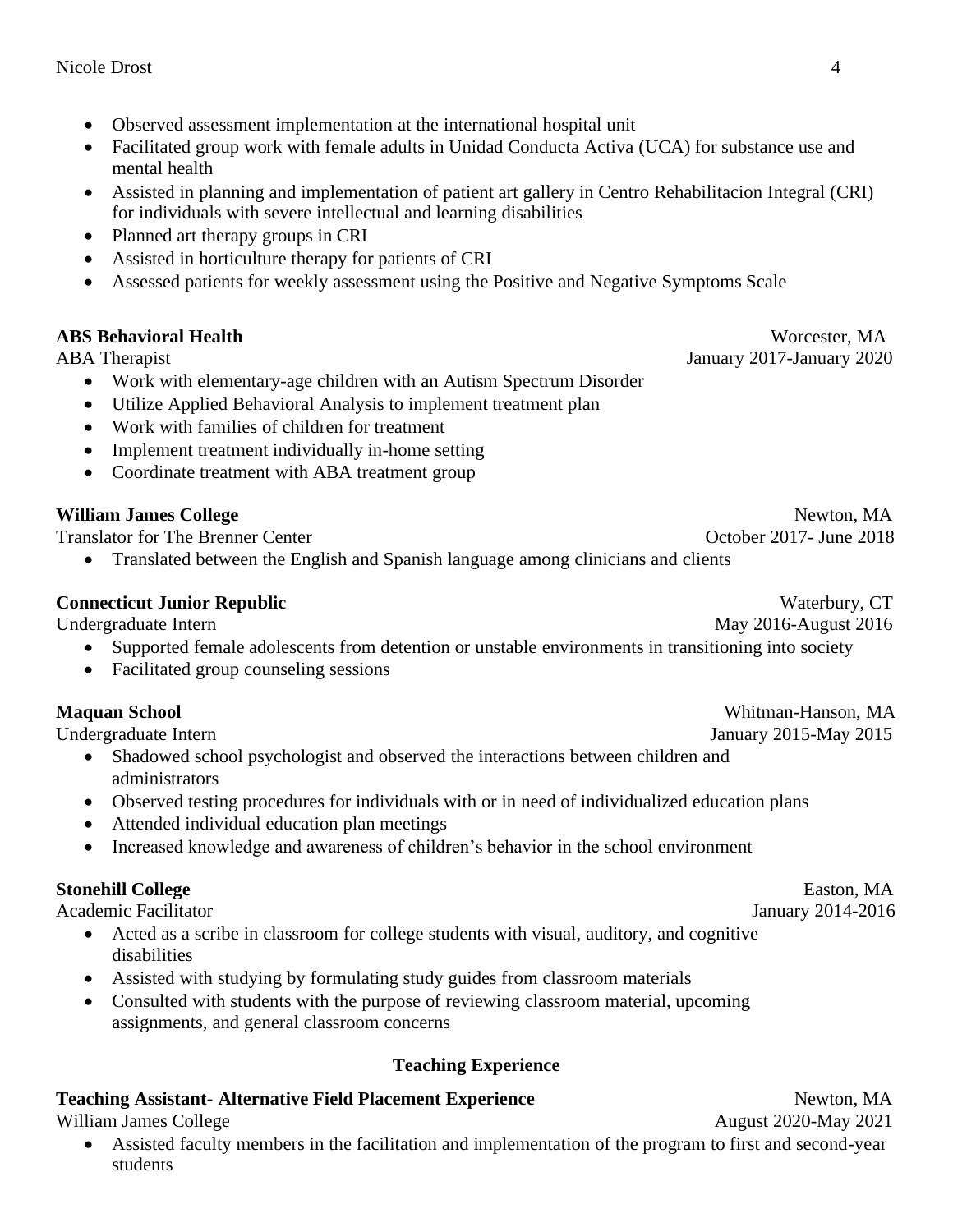- Reviewed diagnostic interviews recorded by experienced clinicians and developed teaching points for the class
- Facilitated group discussion on student reflections of clinician modality and strategies during diagnostic interview viewing

#### **Calasancio School** Seville, Spain

- Taught English weekly to 7-year-old students in private school setting
- Introduced children to new vocabulary and cultural customs and traditions within the United **States**
- Practiced verbal and written skills with students
- Formulated weekly lesson plans for students
- Consulted with teacher about lesson plans and student progress

# **Leadership**

**William James College** Newton, MA

Behavioral Health Service Corps. Mentor September 2021-Present

- Mentor two students entering bachelor-level program at William James College
- Encourage mentees to explore professional interests in psychological settings
- Use a strengths-based, developmental approach to meet mentee needs in biweekly meetings

### **William James College Latino Mental Health Program** Newton, MA

Student Assistant of Latino Mental Health Program August 2018- August 2021

- Assisted director on program management for school-wide academic concentration
- Planned events related to program outreach and to enhance academic development
- Attended biweekly meetings with staff of the Multicultural and Global Mental Health concentrations

#### **William James College Office of Admissions Newton, MA**

Student Ambassador January 2018-Present

- Spoke with prospective students about graduate school inquiries
- Attended Open Houses, Orientation, and related programming through admissions

### **Stonehill College Office of Admissions** Easton, MA

Student Ambassador April 2014-2017

- Hosted Open House events on campus and introduced prospective students to the campus during tours
- Interviewed student applicants as part of the application process

# **Research and Program Development**

### **Program Co-Developer- Alternative Field Placement Experience Mexicon, MA**

William James College May 2020-August 2020

- Co-created the Alternative Field Placement Experience (AFPE) project, which is made up of 13 modules in order to supplement learning negatively impacted by the COVID-19 pandemic
- Networked with and recruiting expert clinicians to be a part of the Alternative Field Placement Experience program

English Teacher January 2016-May 2016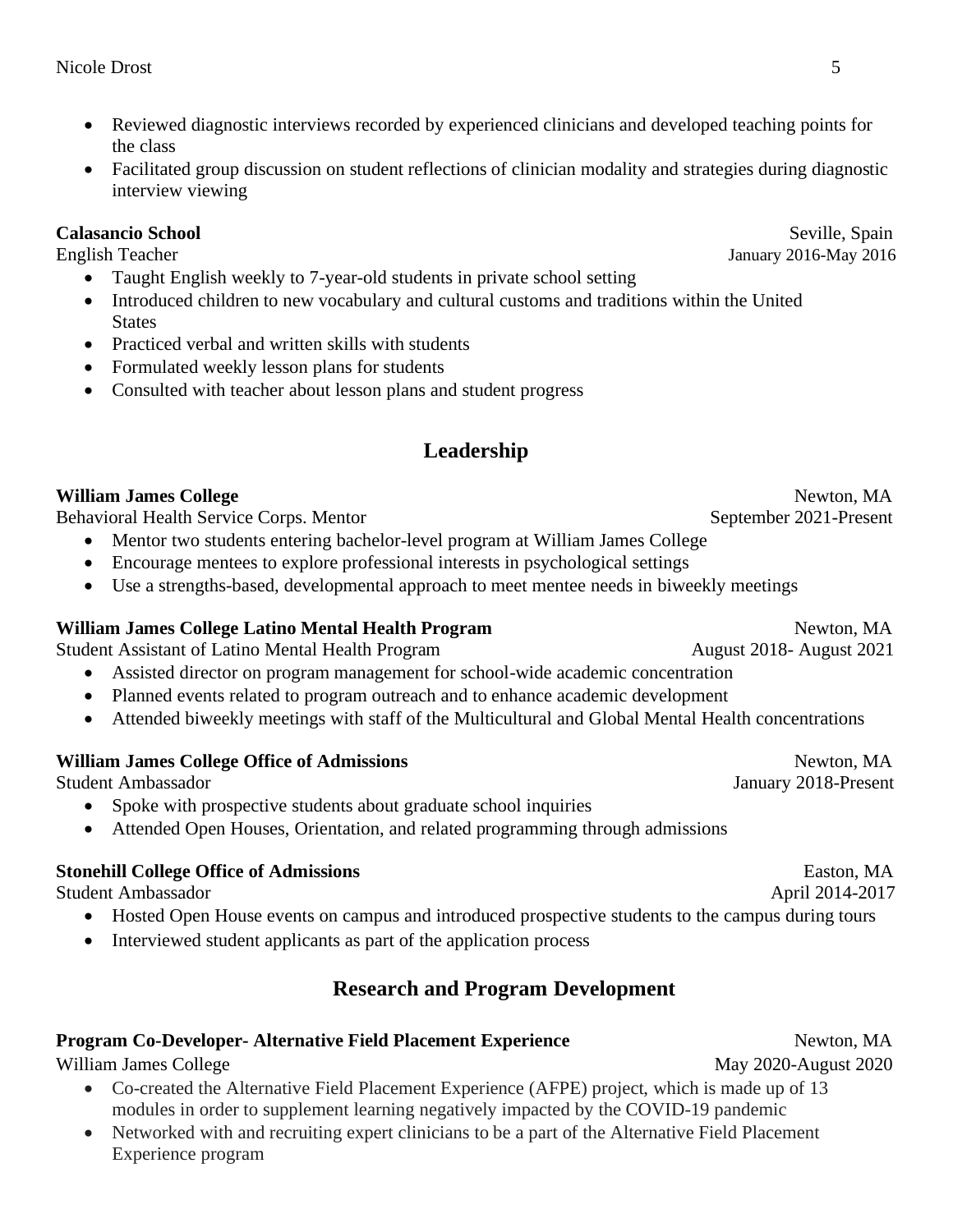- Developed clinical case vignettes of varying ages, ethnicities, presenting problems, and settings
- Worked with *New England Clinical Skills Consulting* in order to choose hired actors/actresses to be the standardized patient for each session
- Scheduled and recorded sessions with expert clinician and standardized patient
- Formulated each case and asked relevant formulaic questions

# **Community Service and Activities**

**ALANAA (African/Caribbean American, Latino, Asian American/Pacific Islander, Native American/Native Alaskan, and Arab American) Newton, MA** Newton, MA Club MemberJanuary 2018-Present

• Attend events hosted by club members

### **Yawkey House of Possibilities** North Easton, MA

Best Buddies Mentor **State Automobile State Automobile State Automobile State Automobile State Automobile State Automobile State Automobile State Automobile State Automobile State Automobile State Automobile State Automobi** 

- Attended the HOPE House weekly to engage with members and develop greater understanding for individuals with disabilities
- Assisted with cheerleading team program encouraging members of the HOPE House to cheer at games and weekly practices with the Stonehill College Cheerleading team

## **Presentations**

- Latino Mental Health APA Internship Panel, August 2021
- Latino Mental Health Alumni Panel, August 2020
- Graduate Education in the Field of Psychology (October, 2019), Stonehill College.
- Multicultural and Global Mental Health Work- (April, 2018) Brandeis University.
- Salvas, A., **Drost, N**., Coughlin, C., Kelly, S., Templeton, R., & Capezza, N. (October, 2017). *Sex, race, class, and system, threat: Factors influencing the blame of victims of identity theft.* Poster presented at the annual meeting of the New England Psychological Association, Newton, MA.
- Barnies, K., **Drost, N**. (2016, October) *Academic Stress: Do College Students Resort to Negative Behaviors to Cope with Failure?* Conducted at annual New England Psychological Association Conference.

# **Memberships**

- American Psychological Association (APA)
- Massachusetts Psychological Association (MPA)
- Selective Mutism Association
- Society of Clinical Child and Adolescent Psychology (SCAAP) Division 53

## **Awards and Certifications**

- University of Justice and Liberation at UC Davis, 2020
- Redcap Certification, 2020
- WJC Clinical Telehealth Training 101, 2020